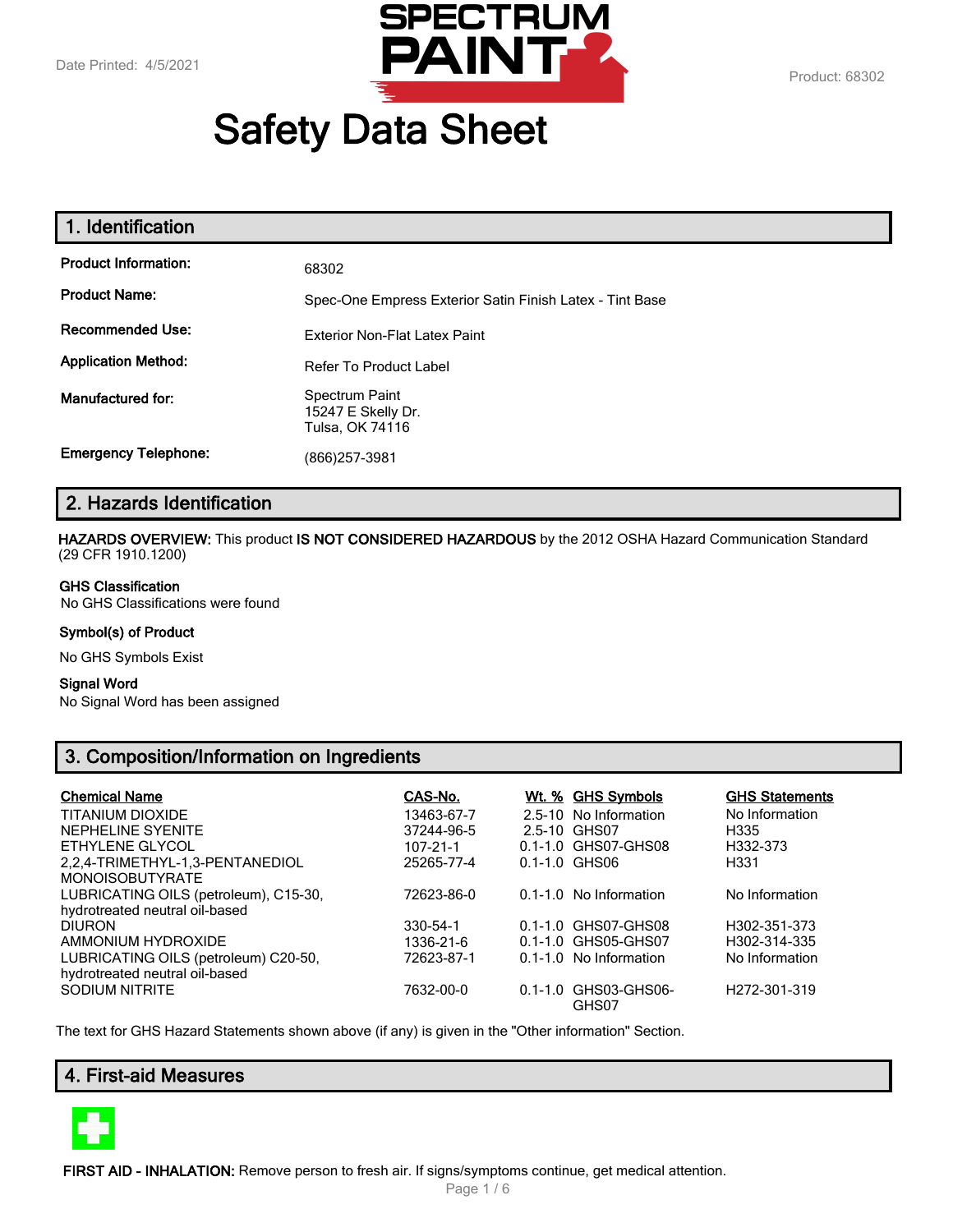**FIRST AID - SKIN CONTACT:** WASH WITH SOAP AND WATER. REMOVE CONTAMINATED CLOTHING AND CLEAN BEFORE REUSE.

**FIRST AID - EYE CONTACT:** FLUSH EYES WITH WATER FOR AT LEAST 15 MINUTES. GET MEDICAL HELP IF IRRITATION PERSISTS.

**FIRST AID - INGESTION:** Due to possible aspiration into the lungs, DO NOT induce vomiting if ingested. Have the victim drink 8 to 10 ounces (240 - 300 ml) of water to dilute the material in the stomach. If vomiting occurs naturally, have the victim lean forward to reduce the risk of aspiration. Consult a physician immediately.

## **5. Fire-fighting Measures**

**UNUSUAL FIRE AND EXPLOSION HAZARDS:** Container may rupture on heating.

**SPECIAL FIREFIGHTING PROCEDURES:** Use a self-contained breathing apparatus with full facepiece operated in pressuredemand or other positive pressure mode. USE WATER SPRAY TO COOL FIRE EXPOSED CONTAINERS.

**EXTINGUISHING MEDIA:** Alcohol Foam, Carbon Dioxide, Dry Chemical, Foam, Water Fog

## **6. Accidental Release Measures**

#### **ENVIRONMENTAL PRECAUTIONS:** No Information

**STEPS TO BE TAKEN IN CASE MATERIAL IS RELEASED OR SPILLED:** ISOLATE HAZARD AREA AND KEEP UNNECESSARY PEOPLE AWAY. DO NOT ALLOW THE LIQUID TO ENTER INTO ANY SEWERS, ONTO THE GROUND OR INTO ANY BODY OF WATER. FOR LARGE SPILLS, USE A DIKE AND PUMP INTO APPROPRIATE CONTAINERS. SMALL SPILLS, DILUTE WITH WATER AND RECOVER OR USE NON-COMBUSTIBLE ABSORBENT MATERIAL AND SHOVEL INTO WASTE CONTAINERS.

## **7. Handling and Storage**



**HANDLING:** KEEP FROM FREEZING.

**STORAGE:** Store in a cool dry area. KEEP OUT OF REACH OF CHILDREN.

## **8. Exposure Controls/Personal Protection**

| Ingredients with Occupational Exposure Limits |                      |                       |                              |                         |
|-----------------------------------------------|----------------------|-----------------------|------------------------------|-------------------------|
| <b>Chemical Name</b>                          | <b>ACGIH TLV-TWA</b> | <b>ACGIH-TLV STEL</b> | <b>OSHA PEL-TWA</b>          | <b>OSHA PEL-CEILING</b> |
| <b>TITANIUM DIOXIDE</b>                       | $10 \text{ mg/m}$    | N.E.                  | 15 mg/m3 (Total<br>dust)     | N.E.                    |
| NEPHELINE SYENITE                             | N.E.                 | N.E.                  | 5 mg/kg                      | N.E.                    |
| ETHYLENE GLYCOL                               | 50 ppm               | N.E.                  | N.E.                         | $100 \text{ mg/m}$ 3    |
| 2.2.4-TRIMETHYL-1.3-PENTANEDIOL               | N.E.                 | N.E.                  | N.E.                         | N.E.                    |
| <b>MONOISOBUTYRATE</b>                        |                      |                       |                              |                         |
| LUBRICATING OILS (petroleum), C15-30, 5 mg/m3 |                      | 10 mg/m $3$           | $5 \text{ mg/m}$             | N.E.                    |
| hydrotreated neutral oil-based                |                      |                       |                              |                         |
| <b>DIURON</b>                                 | 10 mg/m3/8hrs        | N.E.                  | $10 \text{ mg/m}$ $3/10$ hrs | N.E.                    |
| AMMONIUM HYDROXIDE                            | 25ppm                | 35 ppm                | N.E.                         | N.E.                    |
| LUBRICATING OILS (petroleum) C20-50, 5 mg/m3  |                      | $10$ mg/m $3$         | $5 \text{ mg/m}$             | N.E.                    |
| hydrotreated neutral oil-based                |                      |                       |                              |                         |
| <b>SODIUM NITRITE</b>                         | N.E.                 | N.E.                  | N.E.                         | N.E.                    |

**Further Advice: MEL = Maximum Exposure Limit OES = Occupational Exposure Standard SUP = Supplier's Recommendation Sk = Skin Sensitizer N.E. = Not Established**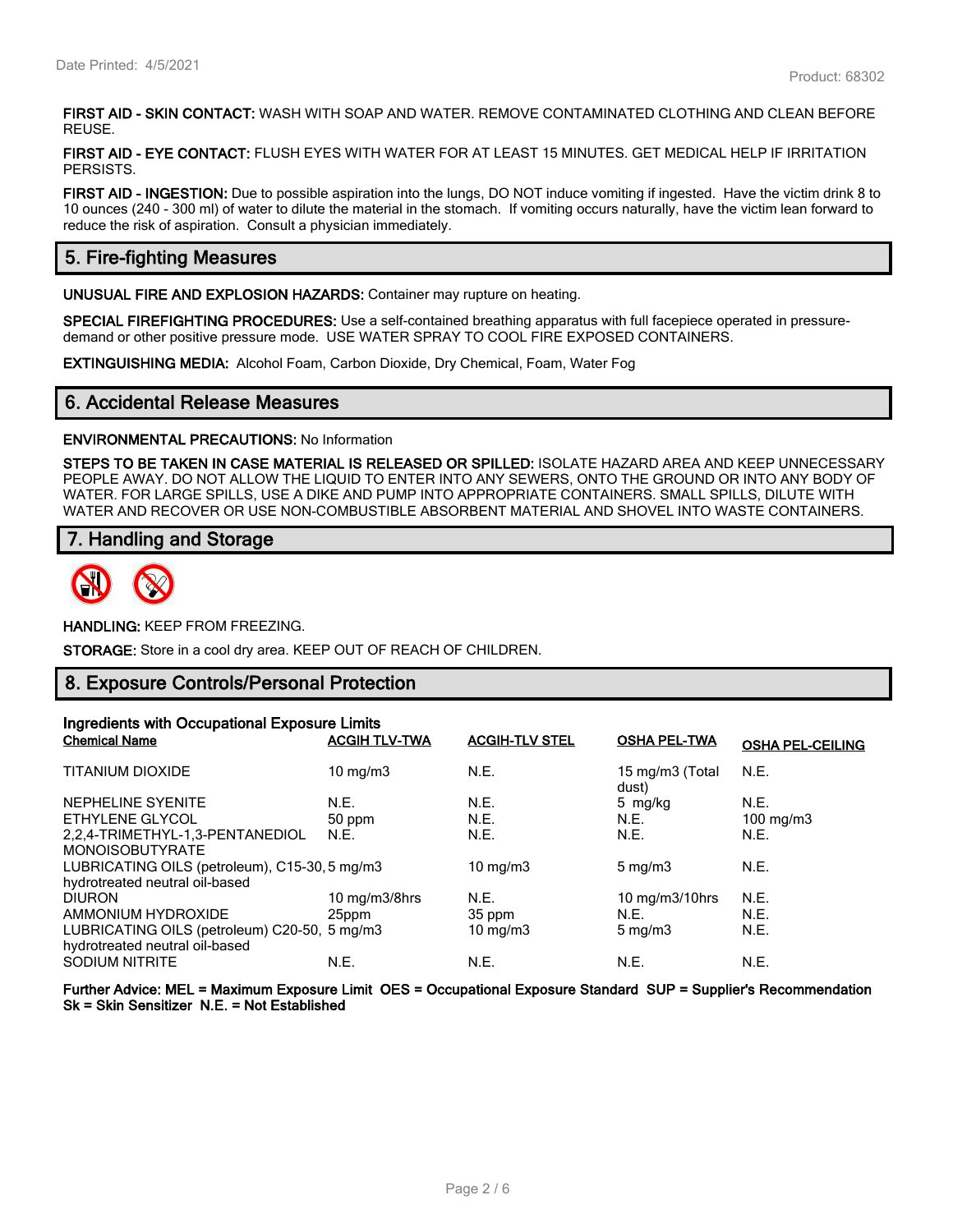

**RESPIRATORY PROTECTION:** In order to avoid inhalation of spray-mist and sanding dust, all spraying and sanding must be done wearing adequate respirator.



**SKIN PROTECTION:** Sensitive individuals should wear gloves to prevent repeated contact.



**EYE PROTECTION:** Safety glasses with side-shields



**OTHER PROTECTIVE EQUIPMENT:** No Information



**HYGIENIC PRACTICES:** Wash hands before eating, drinking, or smoking.

# **9. Physical and Chemical Properties**

| Appearance:<br>Odor:<br>Density, Ib/gal:<br>Freeze Point, °C:<br><b>Solubility in Water:</b><br>Decomposition temperature, °C | <b>Thick White Liguid</b><br>Slight Ammonia Odor<br>$9.48 - 9.88$<br>No Information<br>No Information<br>No Information | <b>Physical State:</b><br><b>Odor Threshold:</b><br>pH:<br>Viscosity:<br>Partition Coefficient, n-octanol/<br>water: | Liguid<br>No Information<br>No Information<br>No Information<br>No Information |
|-------------------------------------------------------------------------------------------------------------------------------|-------------------------------------------------------------------------------------------------------------------------|----------------------------------------------------------------------------------------------------------------------|--------------------------------------------------------------------------------|
| Boiling Range, °C:                                                                                                            | $98 - 104$                                                                                                              | <b>Explosive Limits, %:</b>                                                                                          | N/A                                                                            |
| Combustibility:                                                                                                               | Does Not Support Combustion                                                                                             | Flash Point, °C:                                                                                                     | Not Applicable                                                                 |
| <b>Evaporation Rate:</b>                                                                                                      | <b>Slower Than Ether</b>                                                                                                | Auto-Ignition Temperature, °C                                                                                        | No Information                                                                 |
| <b>Vapor Density:</b>                                                                                                         | Lighter Than Air                                                                                                        | Vapor Pressure, mmHg:                                                                                                | No Information                                                                 |

(See "Other information" Section for abbreviation legend)

# **10. Stability and Reactivity**

**STABILITY:** THIS MATERIAL IS STABLE UNDER NORMAL STORAGE AND HANDLING CONDITIONS.

**CONDITIONS TO AVOID:** AVOID HIGH TEMPERATURES AND FREEZING.

**INCOMPATIBILITY:** No Information

**HAZARDOUS DECOMPOSITION PRODUCTS:** MAY GENERATE TOXIC OR IRRITATING COMBUSTION PRODUCTS. MAY GENERATE CARBON MONOXIDE GAS.

# **11. Toxicological Information**



**Practical Experiences**

**EFFECT OF OVEREXPOSURE - INHALATION:** Inhalation may cause irritation to the respiratory tract (nose, mouth, mucous membranes).

**EFFECT OF OVEREXPOSURE - SKIN CONTACT:** PROLONGED OR REPEATED CONTACT MAY CAUSE IRRITATION.

**EFFECT OF OVEREXPOSURE - EYE CONTACT:** MILD EYE IRRITANT.

**EFFECT OF OVEREXPOSURE - INGESTION:** May be harmful if swallowed. May cause gastrointestinal disturbance.

**EFFECT OF OVEREXPOSURE - CHRONIC HAZARDS:** No Information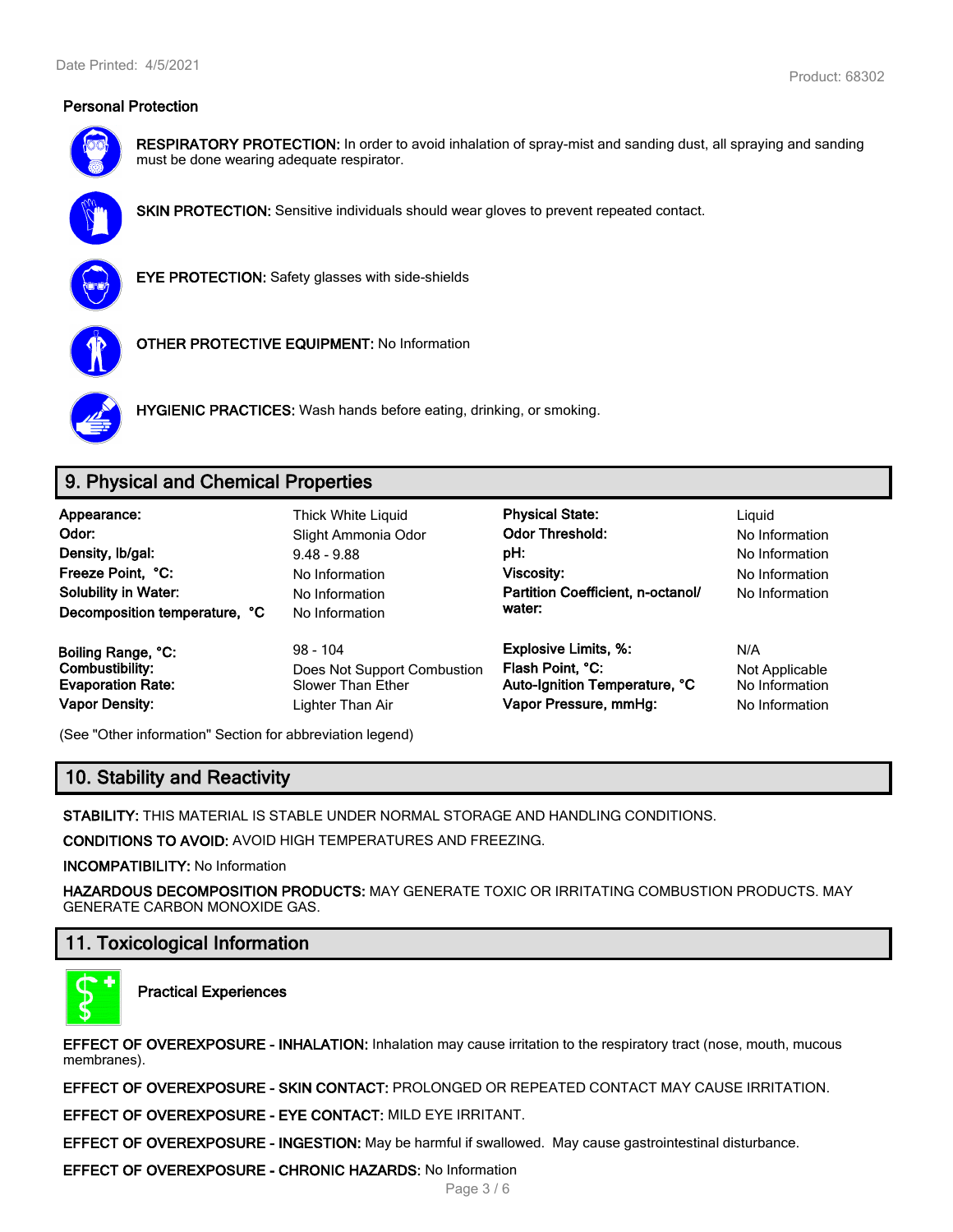#### **CARCINOGENICITY:** No Information

**PRIMARY ROUTE(S) OF ENTRY:** Eye Contact, Ingestion, Inhalation, Skin Contact

#### **Acute Toxicity Values**

**The acute effects of this product have not been tested. Data on individual components are tabulated below**

| CAS-No.        | <b>Chemical Name</b>                                      | Oral LD50           | Dermal LD50                     | Vapor LC50              |
|----------------|-----------------------------------------------------------|---------------------|---------------------------------|-------------------------|
| 13463-67-7     | TITANIUM DIOXIDE                                          | > 5,000 mg/kg (Rat) | $> 10,000$ mg/kg<br>(Rabbit)    | $>20$ mg/L              |
| 37244-96-5     | NEPHELINE SYENITE                                         | >2000 mg/kg         | >5000 mg/kg                     | $>20$ mg/L              |
| $107 - 21 - 1$ | ETHYLENE GLYCOL                                           | 4,700 mg/kg (Rat)   | 10,626 mg/kg (Rabbit) > 20 mg/L |                         |
| 25265-77-4     | 2,2,4-TRIMETHYL-1,3-PENTANEDIOL<br><b>MONOISOBUTYRATE</b> | 6,500 mg/kg (Rat)   | $> 15,200$ mg/kg<br>(Rabbit)    | > 3.55 mg/L, 6 hr (Rat) |
| 1336-21-6      | AMMONIUM HYDROXIDE                                        | 350 mg/kg (Rat)     | N.I.                            | N.I.                    |
| 7632-00-0      | SODIUM NITRITE                                            | 157.9 mg/kg (Rat)   | N.I.                            | N.I.                    |

N.I. = No Information

## **12. Ecological Information**

**ECOLOGICAL INFORMATION:** No Information

## **13. Disposal Information**



**Product**

**DISPOSAL METHOD:** DO NOT DUMP INTO ANY SEWERS, ON THE GROUND, OR INTO ANY BODY OF WATER. ALL DISPOSAL METHODS MUST BE IN COMPLIANCE WITH ALL FEDERAL, STATE/PROVINCIAL, AND LOCAL LAWS AND REGULATIONS.

**STEPS TO BE TAKEN IN CASE MATERIAL IS RELEASED OR SPILLED:** ISOLATE HAZARD AREA AND KEEP UNNECESSARY PEOPLE AWAY. DO NOT ALLOW THE LIQUID TO ENTER INTO ANY SEWERS, ONTO THE GROUND OR INTO ANY BODY OF WATER. FOR LARGE SPILLS, USE A DIKE AND PUMP INTO APPROPRIATE CONTAINERS. SMALL SPILLS, DILUTE WITH WATER AND RECOVER OR USE NON-COMBUSTIBLE ABSORBENT MATERIAL AND SHOVEL INTO WASTE CONTAINERS.

## **14. Transport Information**

**SPECIAL TRANSPORT PRECAUTIONS:** Not Regulated by DOT

| <b>DOT Proper Shipping Name:</b> | Not Regulated | <b>Packing Group:</b>   | Not Regulated  |
|----------------------------------|---------------|-------------------------|----------------|
|                                  |               | <b>Hazard SubClass:</b> | Not Regulated  |
| <b>DOT Technical Name:</b>       | Not Regulated | Resp. Guide Page:       | No Information |
|                                  |               | DOT UN/NA Number:       | Not Regulated  |
| <b>DOT Hazard Class:</b>         | Not Regulated |                         |                |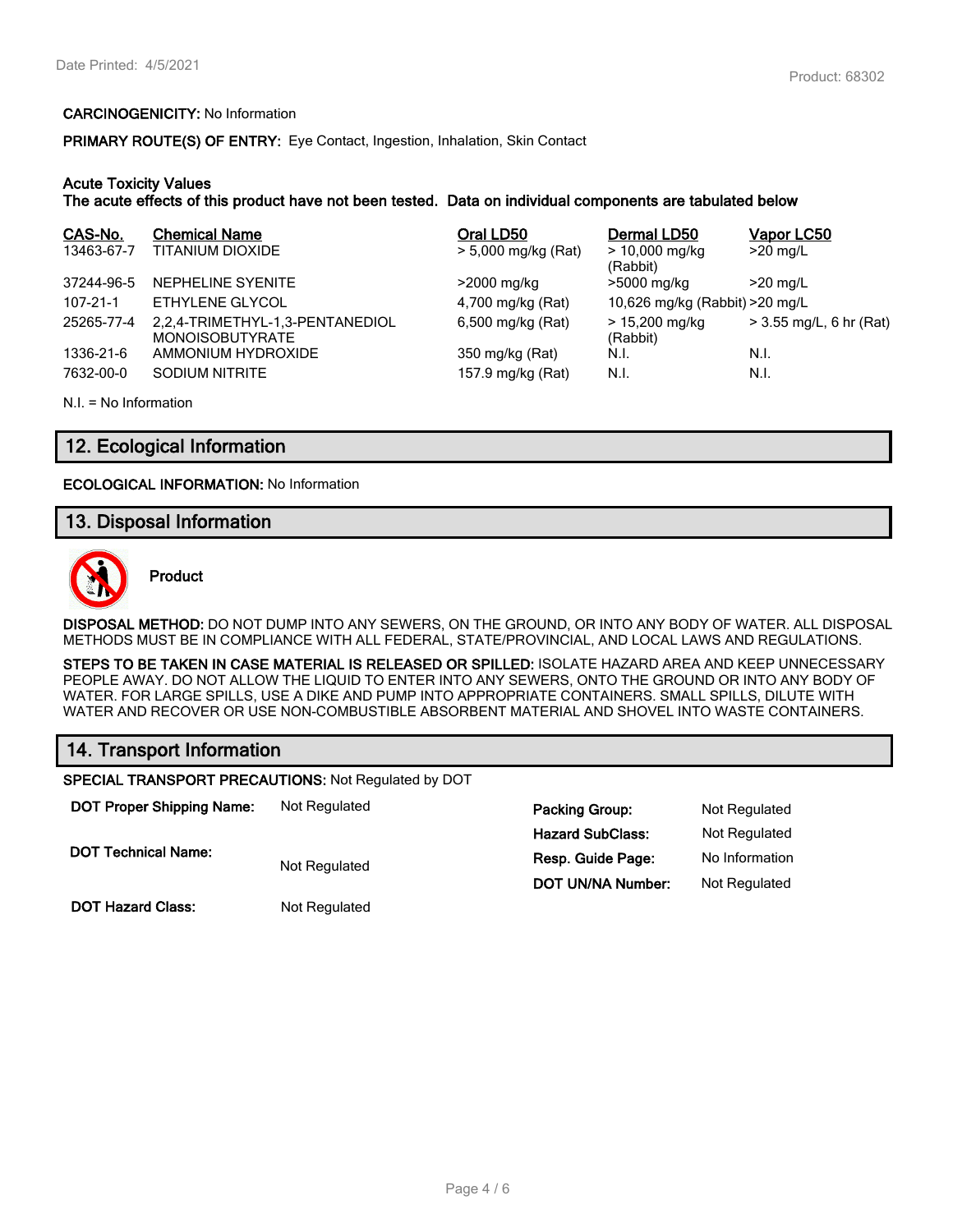# **15. Regulatory Information**

## **U.S. Federal Regulations:**

#### **CERCLA - SARA Hazard Category**

This product has been reviewed according to the EPA 'Hazard Categories' promulgated under Sections 311 and 312 of the Superfund Amendment and Reauthorization Act of 1986 (SARA Title III) and is considered, under applicable definitions, to meet the following categories:

None Known

#### **SARA SECTION 313:**

This product contains the following substances subject to the reporting requirements of Section 313 of Title III of the Superfund Amendment and Reauthorization Act of 1986 and 40 CFR part 372:

#### **Chemical Name CAS-No.**

AMMONIUM HYDROXIDE 1336-21-6

## **TOXIC SUBSTANCES CONTROL ACT:**

This product contains the following chemical substances subject to the reporting requirements of TSCA 12(B) if exported from the United States:

No TSCA components exist in this product.

# **U.S. State Regulations: NEW JERSEY RIGHT-TO-KNOW:**

The following materials are non-hazardous, but are among the top five components in this product.

| <b>Chemical Name</b> |  |
|----------------------|--|
| <b>WATFR</b>         |  |
| ACRYLIC POLYMER      |  |

## **PENNSYLVANIA RIGHT-TO-KNOW**

The following non-hazardous ingredients are present in the product at greater than 3%.

**Chemical Name CAS-No.** ACRYLIC POLYMER **Proprietary** Proprietary STYRENE/ACRYLIC COPOLYMER **Proprietary** Proprietary

## **International Regulations: As follows -**

## **CANADIAN WHMIS:**

This MSDS has been prepared in compliance with Controlled Product Regulations except for the use of the 16 headings.

**WHMIS Class** No Information

WATER 7732-18-5 Proprietary

**Chemical Name CAS-No.**

WATER 7732-18-5